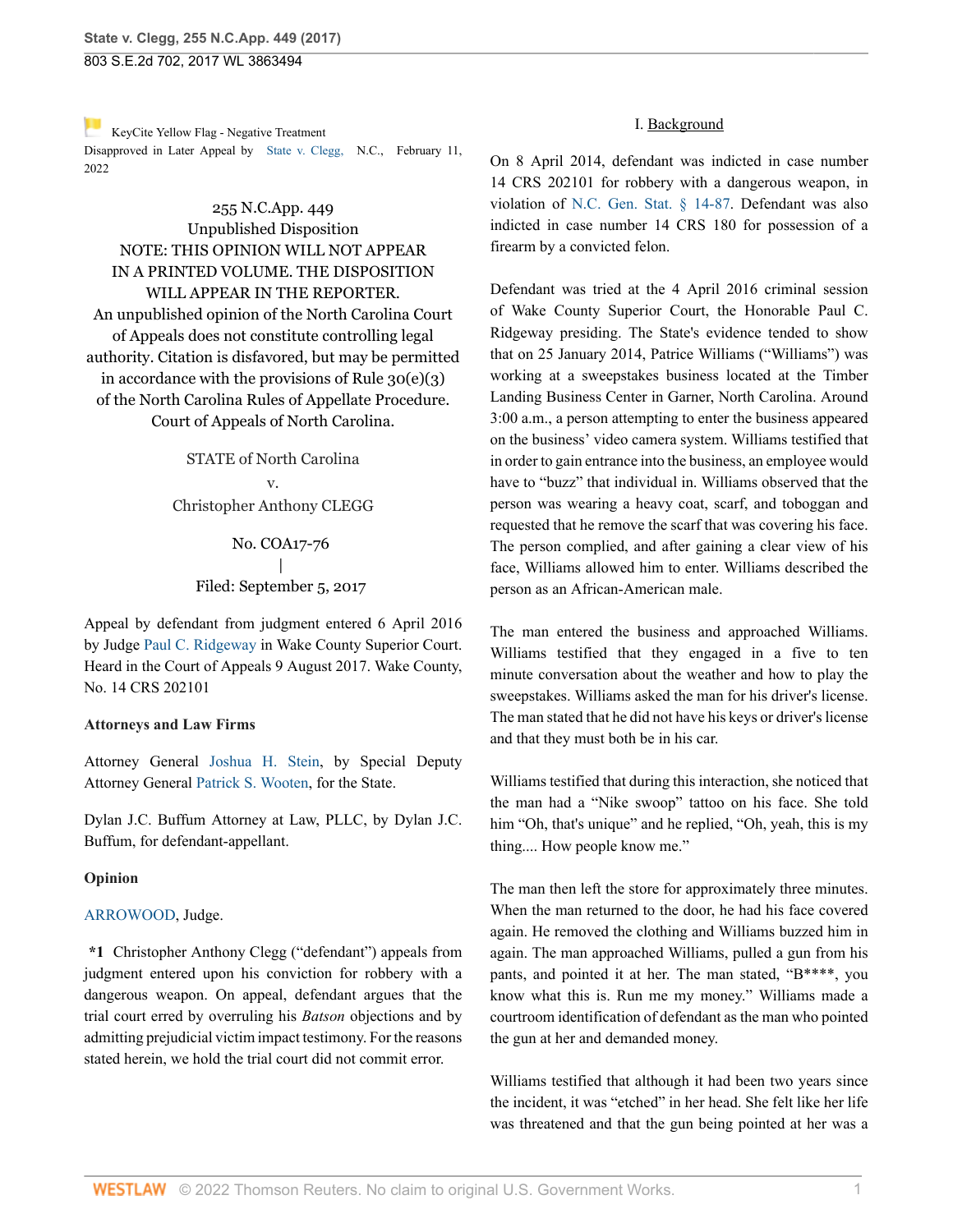803 S.E.2d 702, 2017 WL 3863494

real weapon. Williams testified that she saw the bullets in the chamber and described the weapon as a black revolver with an eight to ten inch barrel. Defendant walked into the employee area, where Williams was standing, and pointed the gun at Williams' stomach. They were close enough that they could hear each other breathe. Williams could not recall whether she gave or defendant took \$80 to \$85 from the cash register. Defendant stated, "Is this all?" and Williams replied, "That's all I have." Defendant then pointed the gun and pressed it into Williams' neck.

**\*2** Defendant observed a safe and ordered Williams to open it. He moved the gun to Williams' left temple. Williams informed defendant that she did not have the code to the safe and explained that she had given him everything she had. Defendant noticed something flicker and asked Williams if anyone else was in the business. Williams knew that there was a customer in another room, but lied to defendant by stating that no one else was around. Defendant, still pointing the gun at Williams, stated, "Don't you know I will kill you, woman, if you don't tell me the truth." Defendant then took the business' phone and left.

On 6 April 2016, a jury found defendant guilty of robbery with a dangerous weapon. Defendant was acquitted of the possession of a firearm by a felon charge. Defendant was sentenced to a term of sixty-six to ninety-two months imprisonment. On 8 April 2016, defendant filed notice of appeal.

### II. Discussion

Defendant presents two issues on appeal. First, defendant argues that the trial court erred by overruling his *Batson* challenge. Second, defendant contends that the trial court committed plain error by admitting prejudicial victim impact testimony, in violation of [Rules 401](http://www.westlaw.com/Link/Document/FullText?findType=L&pubNum=1000710&cite=NCSTEVS8C-1R401&originatingDoc=I760205a0925c11e79e029b6011d84ab0&refType=LQ&originationContext=document&vr=3.0&rs=cblt1.0&transitionType=DocumentItem&contextData=(sc.FindAndPrintPortal)), [402,](http://www.westlaw.com/Link/Document/FullText?findType=L&pubNum=1000710&cite=NCSTEVS8C-1R402&originatingDoc=I760205a0925c11e79e029b6011d84ab0&refType=LQ&originationContext=document&vr=3.0&rs=cblt1.0&transitionType=DocumentItem&contextData=(sc.FindAndPrintPortal)) and [403 of the North](http://www.westlaw.com/Link/Document/FullText?findType=L&pubNum=1000710&cite=NCSTEVS8C-1R403&originatingDoc=I760205a0925c11e79e029b6011d84ab0&refType=LQ&originationContext=document&vr=3.0&rs=cblt1.0&transitionType=DocumentItem&contextData=(sc.FindAndPrintPortal)) [Carolina Rules of Evidence](http://www.westlaw.com/Link/Document/FullText?findType=L&pubNum=1000710&cite=NCSTEVS8C-1R403&originatingDoc=I760205a0925c11e79e029b6011d84ab0&refType=LQ&originationContext=document&vr=3.0&rs=cblt1.0&transitionType=DocumentItem&contextData=(sc.FindAndPrintPortal)). We address each argument in turn.

### A. *Batson* Challenge

Defendant first argues that the trial court erred by finding that the State had not struck the only two African-American women from the jury based on racial bias. Defendant contends that the State's exercise of peremptory strikes was racially biased, in violation of the United States and North Carolina Constitutions. We disagree.

> The "clear error" standard is a federal standard of review adopted by our courts for appellate review of the *Batson* inquiry. Since the trial judge's findings ... largely will turn on evaluation of credibility, a reviewing court ordinarily should give those findings great deference. The trial court's ultimate *Batson* decision will be upheld unless the appellate court is convinced that the trial court's determination is clearly erroneous.

# *State v. James*[, 230 N.C. App. 346, 348, 750 S.E.2d 851, 854](http://www.westlaw.com/Link/Document/FullText?findType=Y&serNum=2031903468&pubNum=0000711&originatingDoc=I760205a0925c11e79e029b6011d84ab0&refType=RP&fi=co_pp_sp_711_854&originationContext=document&vr=3.0&rs=cblt1.0&transitionType=DocumentItem&contextData=(sc.FindAndPrintPortal)#co_pp_sp_711_854) [\(2013\)](http://www.westlaw.com/Link/Document/FullText?findType=Y&serNum=2031903468&pubNum=0000711&originatingDoc=I760205a0925c11e79e029b6011d84ab0&refType=RP&fi=co_pp_sp_711_854&originationContext=document&vr=3.0&rs=cblt1.0&transitionType=DocumentItem&contextData=(sc.FindAndPrintPortal)#co_pp_sp_711_854) (internal citations and quotation marks omitted).

In a non-capital case, the State is allowed six peremptory challenges. [N.C. Gen. Stat. § 15A-1217 \(2015\).](http://www.westlaw.com/Link/Document/FullText?findType=L&pubNum=1000037&cite=NCSTS15A-1217&originatingDoc=I760205a0925c11e79e029b6011d84ab0&refType=LQ&originationContext=document&vr=3.0&rs=cblt1.0&transitionType=DocumentItem&contextData=(sc.FindAndPrintPortal)) However, "[t]he Equal Protection Clause of the Fourteenth Amendment to the United States Constitution and [Article I, Section](http://www.westlaw.com/Link/Document/FullText?findType=L&pubNum=1000501&cite=NCCNARTIS26&originatingDoc=I760205a0925c11e79e029b6011d84ab0&refType=LQ&originationContext=document&vr=3.0&rs=cblt1.0&transitionType=DocumentItem&contextData=(sc.FindAndPrintPortal)) [26 of the North Carolina Constitution](http://www.westlaw.com/Link/Document/FullText?findType=L&pubNum=1000501&cite=NCCNARTIS26&originatingDoc=I760205a0925c11e79e029b6011d84ab0&refType=LQ&originationContext=document&vr=3.0&rs=cblt1.0&transitionType=DocumentItem&contextData=(sc.FindAndPrintPortal)) prohibit race-based peremptory challenges during jury selection." *[James](http://www.westlaw.com/Link/Document/FullText?findType=Y&serNum=2031903468&pubNum=0000711&originatingDoc=I760205a0925c11e79e029b6011d84ab0&refType=RP&fi=co_pp_sp_711_854&originationContext=document&vr=3.0&rs=cblt1.0&transitionType=DocumentItem&contextData=(sc.FindAndPrintPortal)#co_pp_sp_711_854)*, 230 [N.C. App. at 348, 750 S.E.2d at 854.](http://www.westlaw.com/Link/Document/FullText?findType=Y&serNum=2031903468&pubNum=0000711&originatingDoc=I760205a0925c11e79e029b6011d84ab0&refType=RP&fi=co_pp_sp_711_854&originationContext=document&vr=3.0&rs=cblt1.0&transitionType=DocumentItem&contextData=(sc.FindAndPrintPortal)#co_pp_sp_711_854)

"In *Batson v. Kentucky*[, \[476 U.S. 79, 90 L.Ed. 2d 69 \(1986\)](http://www.westlaw.com/Link/Document/FullText?findType=Y&serNum=1986122459&pubNum=0000780&originatingDoc=I760205a0925c11e79e029b6011d84ab0&refType=RP&originationContext=document&vr=3.0&rs=cblt1.0&transitionType=DocumentItem&contextData=(sc.FindAndPrintPortal)),] the United States Supreme Court set out a three-part test for determining whether the state impermissibly excluded a juror on the basis of race," and the North Carolina Supreme Court adopted the same test. *State v. Taylor*[, 362 N.C. 514, 527,](http://www.westlaw.com/Link/Document/FullText?findType=Y&serNum=2017647771&pubNum=0000711&originatingDoc=I760205a0925c11e79e029b6011d84ab0&refType=RP&fi=co_pp_sp_711_254&originationContext=document&vr=3.0&rs=cblt1.0&transitionType=DocumentItem&contextData=(sc.FindAndPrintPortal)#co_pp_sp_711_254) [669 S.E.2d 239, 254 \(2008\),](http://www.westlaw.com/Link/Document/FullText?findType=Y&serNum=2017647771&pubNum=0000711&originatingDoc=I760205a0925c11e79e029b6011d84ab0&refType=RP&fi=co_pp_sp_711_254&originationContext=document&vr=3.0&rs=cblt1.0&transitionType=DocumentItem&contextData=(sc.FindAndPrintPortal)#co_pp_sp_711_254) *cert. denied*, [––– U.S. ––––, 175](http://www.westlaw.com/Link/Document/FullText?findType=Y&pubNum=0000471&cite=175LED2D84&originatingDoc=I760205a0925c11e79e029b6011d84ab0&refType=RP&originationContext=document&vr=3.0&rs=cblt1.0&transitionType=DocumentItem&contextData=(sc.FindAndPrintPortal)) [L.Ed. 2d 84 \(2009\)](http://www.westlaw.com/Link/Document/FullText?findType=Y&pubNum=0000471&cite=175LED2D84&originatingDoc=I760205a0925c11e79e029b6011d84ab0&refType=RP&originationContext=document&vr=3.0&rs=cblt1.0&transitionType=DocumentItem&contextData=(sc.FindAndPrintPortal)).

> First, the defendant must make a prima facie showing that the state exercised a race-based peremptory challenge. If the defendant makes the requisite showing, the burden shifts to the state to offer a facially valid, raceneutral explanation for the peremptory challenge. Finally, the trial court must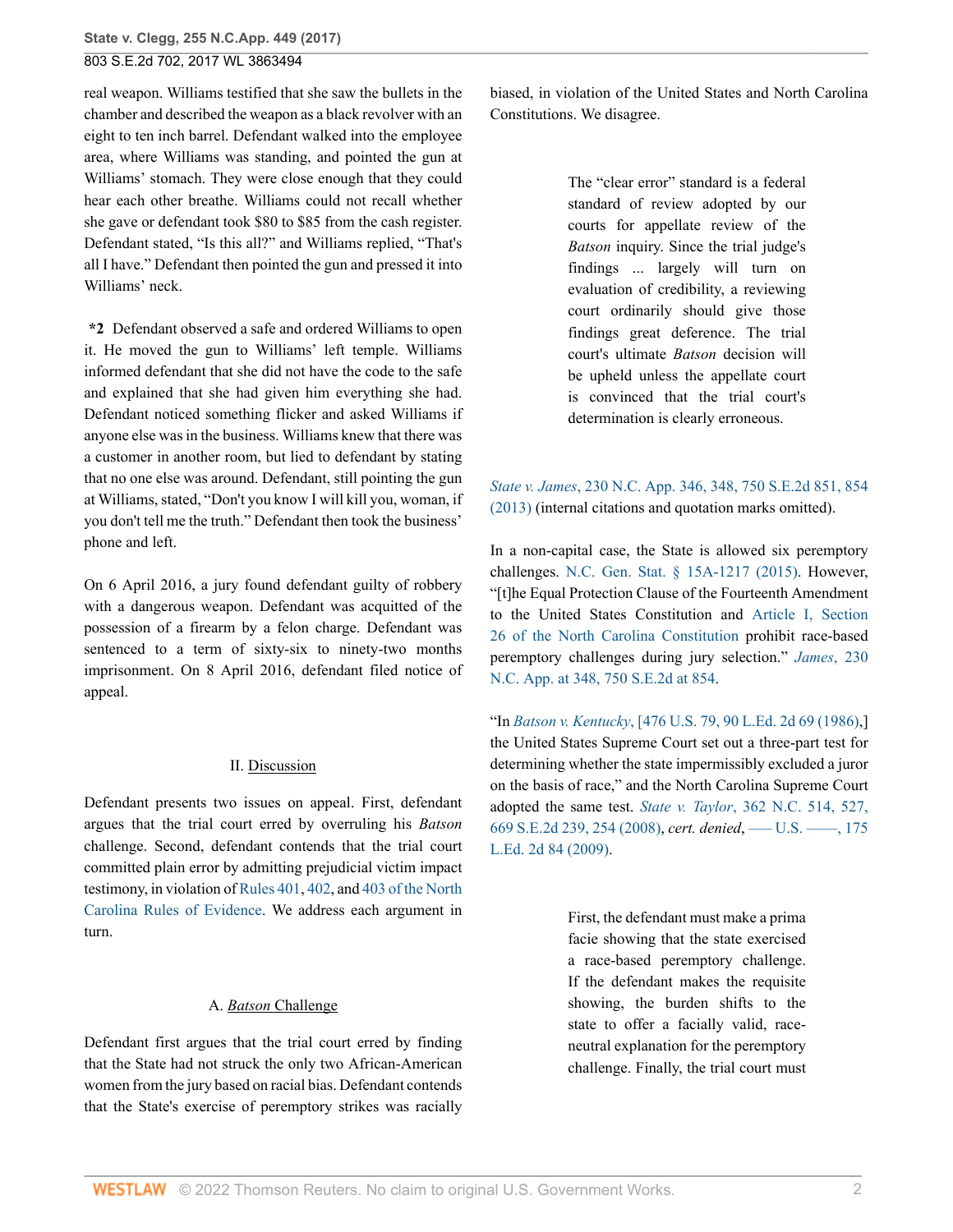decide whether the defendant has proved purposeful discrimination.

*Id.* (citations omitted). "However, [o]nce a prosecutor has offered a race-neutral explanation for the peremptory challenges and the trial court has ruled on the ultimate question of intentional discrimination, the preliminary issue of whether the defendant had made a prima facie showing becomes moot." *State v. Bell*[, 359 N.C. 1, 12, 603 S.E.2d 93,](http://www.westlaw.com/Link/Document/FullText?findType=Y&serNum=2005248665&pubNum=0000711&originatingDoc=I760205a0925c11e79e029b6011d84ab0&refType=RP&fi=co_pp_sp_711_102&originationContext=document&vr=3.0&rs=cblt1.0&transitionType=DocumentItem&contextData=(sc.FindAndPrintPortal)#co_pp_sp_711_102) [102 \(2004\)](http://www.westlaw.com/Link/Document/FullText?findType=Y&serNum=2005248665&pubNum=0000711&originatingDoc=I760205a0925c11e79e029b6011d84ab0&refType=RP&fi=co_pp_sp_711_102&originationContext=document&vr=3.0&rs=cblt1.0&transitionType=DocumentItem&contextData=(sc.FindAndPrintPortal)#co_pp_sp_711_102) (internal quotation marks and citation omitted), *cert. denied*, [544 U.S. 1052, 161 L.Ed. 2d 1094 \(2005\).](http://www.westlaw.com/Link/Document/FullText?findType=Y&serNum=2006366867&pubNum=0000780&originatingDoc=I760205a0925c11e79e029b6011d84ab0&refType=RP&originationContext=document&vr=3.0&rs=cblt1.0&transitionType=DocumentItem&contextData=(sc.FindAndPrintPortal))

**\*3** In the present case, the record reveals that defendant is African-American. There is no indication of the race of the victim or other witnesses in the case. During the process of jury selection, there was a total of twentytwo venire members. The State exercised a total of four peremptory challenges. First, the State exercised its peremptory challenges against three prospective jurors: Juror 2, Joseph Barello; Juror 5, Viola Jeffreys ("Jeffreys"); and Juror 11, Brian Williams. After a *voir dire* of three new prospective jurors, the State exercised another peremptory challenge against Juror 5, Gwendolyn Aubrey ("Aubrey").

Defendant raised a *Batson* challenge as to the State's exercise of peremptory challenges against prospective jurors Jeffreys and Aubrey. Defendant argued that Jeffreys and Aubrey were the only African-Americans in the jury venire and that both had been excused by the State. The State offered explanations for why it peremptorily challenged Jeffreys and Aubrey and defendant argued why these justifications should be considered pretext.

The trial court noted that the racial composition of the entire venire was not reflected in the record. It held that the prosecutor's justifications "constitute[d] neutral justifications for exercising peremptory challenges and that the defendant ha<sup>[d]</sup> failed to rebut that with—by establishing that race was a motivating factor or a significant factor in striking these jurors, and so the objection is overruled."

Thereafter, defense counsel asked each potential jury member to state their ethnicity. Juror numbers 1 through 11 stated that they were Caucasian. Juror number 12 stated that his "dad is black and my mom is Chinese." After additional questioning, defense counsel exercised a total of five peremptory challenges, excusing juror numbers 8 through 11 and a prospective alternate juror. Out of the twelve jury members, plus one alternate, that were ultimately chosen, twelve were Caucasian and one was of mixed race. Defense counsel renewed her *Batson* challenge and the trial court denied it for the reasons stated previously.

Because the trial court heard the State's reasons for striking Jeffreys and Aubrey prior to making a ruling on defendant's *Batson* objections, "we must now consider whether the State has met its burden of providing a race-neutral explanation for its peremptory challenges." *James*[, 230 N.C. App. at 349, 750](http://www.westlaw.com/Link/Document/FullText?findType=Y&serNum=2031903468&pubNum=0000711&originatingDoc=I760205a0925c11e79e029b6011d84ab0&refType=RP&fi=co_pp_sp_711_854&originationContext=document&vr=3.0&rs=cblt1.0&transitionType=DocumentItem&contextData=(sc.FindAndPrintPortal)#co_pp_sp_711_854) [S.E.2d at 854.](http://www.westlaw.com/Link/Document/FullText?findType=Y&serNum=2031903468&pubNum=0000711&originatingDoc=I760205a0925c11e79e029b6011d84ab0&refType=RP&fi=co_pp_sp_711_854&originationContext=document&vr=3.0&rs=cblt1.0&transitionType=DocumentItem&contextData=(sc.FindAndPrintPortal)#co_pp_sp_711_854)

In the second step of the *Batson* inquiry, "the prosecution must articulate legitimate reasons which are clear and reasonably specific and related to the particular case to be tried which give a neutral explanation for challenging jurors of the cognizable group." *State v. Headen*[, 206 N.C. App. 109, 116,](http://www.westlaw.com/Link/Document/FullText?findType=Y&serNum=2022667495&pubNum=0000711&originatingDoc=I760205a0925c11e79e029b6011d84ab0&refType=RP&fi=co_pp_sp_711_413&originationContext=document&vr=3.0&rs=cblt1.0&transitionType=DocumentItem&contextData=(sc.FindAndPrintPortal)#co_pp_sp_711_413) [697 S.E.2d 407, 413,](http://www.westlaw.com/Link/Document/FullText?findType=Y&serNum=2022667495&pubNum=0000711&originatingDoc=I760205a0925c11e79e029b6011d84ab0&refType=RP&fi=co_pp_sp_711_413&originationContext=document&vr=3.0&rs=cblt1.0&transitionType=DocumentItem&contextData=(sc.FindAndPrintPortal)#co_pp_sp_711_413) (internal quotation marks and citation omitted), *disc. review denied*, [364 N.C. 607, 704 S.E.2d 275](http://www.westlaw.com/Link/Document/FullText?findType=Y&serNum=2024199230&pubNum=0000711&originatingDoc=I760205a0925c11e79e029b6011d84ab0&refType=RP&originationContext=document&vr=3.0&rs=cblt1.0&transitionType=DocumentItem&contextData=(sc.FindAndPrintPortal)) [\(2010\).](http://www.westlaw.com/Link/Document/FullText?findType=Y&serNum=2024199230&pubNum=0000711&originatingDoc=I760205a0925c11e79e029b6011d84ab0&refType=RP&originationContext=document&vr=3.0&rs=cblt1.0&transitionType=DocumentItem&contextData=(sc.FindAndPrintPortal))

> The prosecutor's explanation ... need not rise to the level justifying exercise of a challenge for cause. The prosecutor is not required to provide a race-neutral reason that is persuasive or even plausible. Moreover, unless a discriminatory intent is inherent in the prosecutor's explanation, the reason offered will be deemed race neutral.

*State v. King*[, 353 N.C. 457, 469, 546 S.E.2d 575, 586 \(2001\)](http://www.westlaw.com/Link/Document/FullText?findType=Y&serNum=2001491430&pubNum=0000711&originatingDoc=I760205a0925c11e79e029b6011d84ab0&refType=RP&fi=co_pp_sp_711_586&originationContext=document&vr=3.0&rs=cblt1.0&transitionType=DocumentItem&contextData=(sc.FindAndPrintPortal)#co_pp_sp_711_586) (internal quotation marks and citations omitted), *cert. denied*, [534 U.S. 1147, 151 L.Ed. 2d 1002 \(2002\).](http://www.westlaw.com/Link/Document/FullText?findType=Y&serNum=2002041147&pubNum=0000780&originatingDoc=I760205a0925c11e79e029b6011d84ab0&refType=RP&originationContext=document&vr=3.0&rs=cblt1.0&transitionType=DocumentItem&contextData=(sc.FindAndPrintPortal)) "The issue at this stage is mere *facial* validity[.]" *Headen*[, 206 N.C. App. at](http://www.westlaw.com/Link/Document/FullText?findType=Y&serNum=2022667495&pubNum=0000711&originatingDoc=I760205a0925c11e79e029b6011d84ab0&refType=RP&fi=co_pp_sp_711_413&originationContext=document&vr=3.0&rs=cblt1.0&transitionType=DocumentItem&contextData=(sc.FindAndPrintPortal)#co_pp_sp_711_413) [116, 697 S.E.2d at 413](http://www.westlaw.com/Link/Document/FullText?findType=Y&serNum=2022667495&pubNum=0000711&originatingDoc=I760205a0925c11e79e029b6011d84ab0&refType=RP&fi=co_pp_sp_711_413&originationContext=document&vr=3.0&rs=cblt1.0&transitionType=DocumentItem&contextData=(sc.FindAndPrintPortal)#co_pp_sp_711_413) (internal quotation marks and citation omitted).

In the present case, the State offered the following basis for peremptorily striking Jeffreys: her prior work experience as a nurse's aide at Dorothea Dix and how, with some of the "underlying issues" of the case, it might affect her ability to fairly assess the evidence; failure to make eye contact; and body language. The State also explained its basis for its peremptory strike against Aubrey: body language; failure to make eye contact; and her answer "I suppose" to the question of whether she could be "fair and impartial."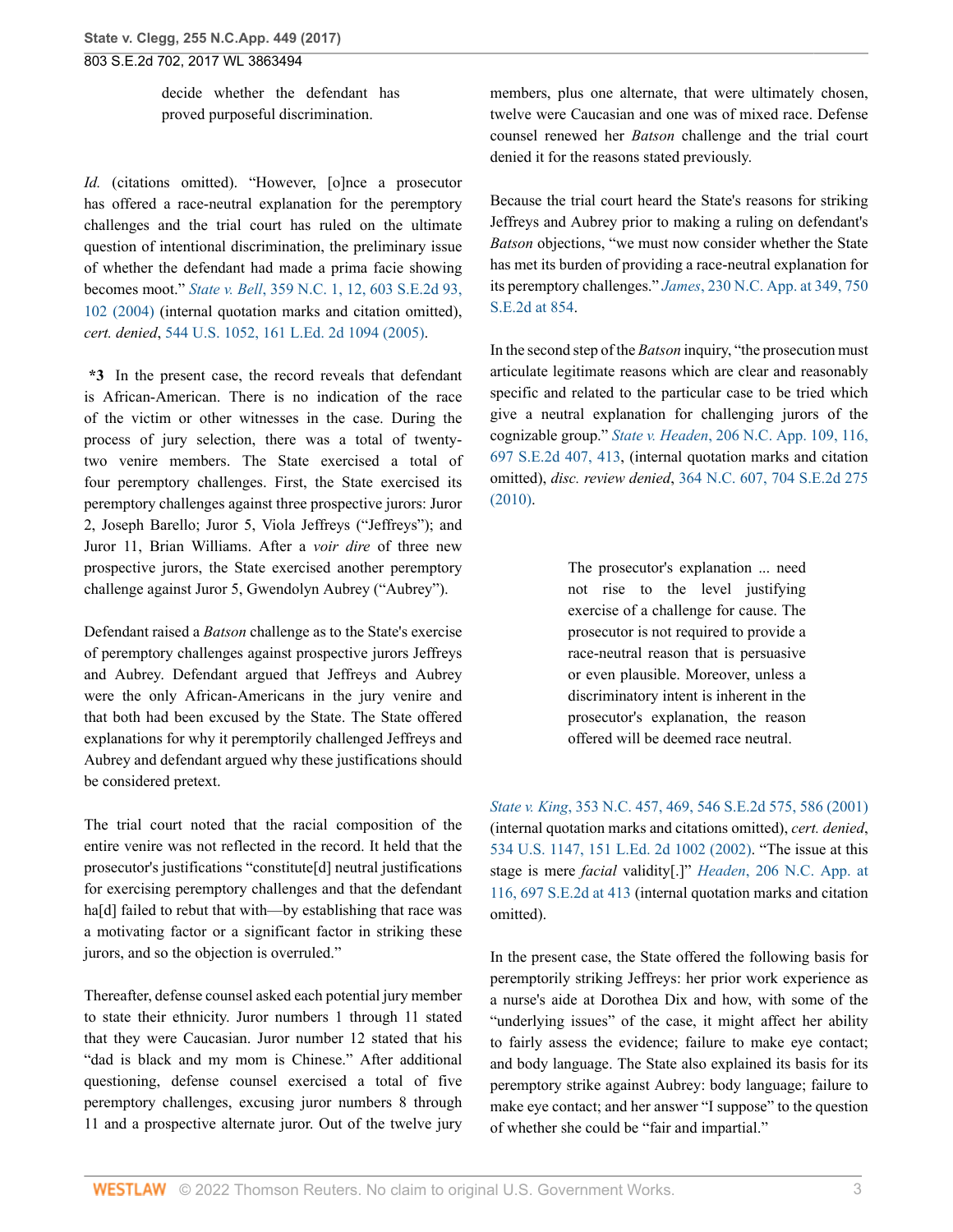**\*4** As a preliminary matter, we note that there is a discrepancy between the State's characterization of its *voir dire* of Aubrey and what the transcript reveals. Although the State argued at trial and on appeal that Aubrey answered "I suppose" to the question of whether she could be fair and impartial, the transcript demonstrates as follows:

[STATE]: Okay. Ms. Aubrey, do you feel confident you can focus on what's going on here?

### [AUBREY]: I suppose.

[STATE]: I want you to be confident about it. You just don't want to be a juror or do you feel like if you were here, you could focus and do what we need you to do?

[AUBREY]: I think so.

Aubrey actually answered "I suppose" to the question of whether she was able to focus on the trial. Consequently, we review the State's argument in light of this clarification.

Our Supreme Court has previously identified the failure to make appropriate eye contact as a race-neutral reason a party may rely upon when exercising peremptory challenges. *[State](http://www.westlaw.com/Link/Document/FullText?findType=Y&serNum=2039818630&pubNum=0000711&originatingDoc=I760205a0925c11e79e029b6011d84ab0&refType=RP&fi=co_pp_sp_711_903&originationContext=document&vr=3.0&rs=cblt1.0&transitionType=DocumentItem&contextData=(sc.FindAndPrintPortal)#co_pp_sp_711_903) v. McQueen*, —– N.C. App. —–, —–, 790 S.E.2d 897, [903 \(2016\).](http://www.westlaw.com/Link/Document/FullText?findType=Y&serNum=2039818630&pubNum=0000711&originatingDoc=I760205a0925c11e79e029b6011d84ab0&refType=RP&fi=co_pp_sp_711_903&originationContext=document&vr=3.0&rs=cblt1.0&transitionType=DocumentItem&contextData=(sc.FindAndPrintPortal)#co_pp_sp_711_903) In addition, our Supreme Court has specified that "jury selection is often driven by inferences about a juror's ability to be fair based upon counsel's observation of the juror's behavior during voir dire. Thus, a prospective juror's nervousness or uncertainty in response to counsel's questions may be a proper basis for a peremptory challenge[.]" *[State](http://www.westlaw.com/Link/Document/FullText?findType=Y&serNum=1991035352&pubNum=0000711&originatingDoc=I760205a0925c11e79e029b6011d84ab0&refType=RP&fi=co_pp_sp_711_727&originationContext=document&vr=3.0&rs=cblt1.0&transitionType=DocumentItem&contextData=(sc.FindAndPrintPortal)#co_pp_sp_711_727) v. Smith*[, 328 N.C. 99, 125-26, 400 S.E.2d 712, 727 \(1991\)](http://www.westlaw.com/Link/Document/FullText?findType=Y&serNum=1991035352&pubNum=0000711&originatingDoc=I760205a0925c11e79e029b6011d84ab0&refType=RP&fi=co_pp_sp_711_727&originationContext=document&vr=3.0&rs=cblt1.0&transitionType=DocumentItem&contextData=(sc.FindAndPrintPortal)#co_pp_sp_711_727) (internal citation omitted). The State's concerns of both Jeffreys' and Aubrey's failure to make eye contact and their ability to be fair and focused on the trial constitute neutral explanations for each peremptory strike. We find no discriminatory intent inherent in the State's explanations and thus agree with the trial court's determination that the State's justifications were race neutral.

Therefore, we move to the third step of the *Batson* inquiry and consider whether the trial court erred by finding that there was no *Batson* error. "In the third step, the defendant may introduce evidence that the State's explanation is merely a pretext, and the trial court must determine whether the defendant has carried his burden of proving purposeful discrimination." *Headen*[, 206 N.C. App. at 117, 697 S.E.2d at](http://www.westlaw.com/Link/Document/FullText?findType=Y&serNum=2022667495&pubNum=0000711&originatingDoc=I760205a0925c11e79e029b6011d84ab0&refType=RP&fi=co_pp_sp_711_413&originationContext=document&vr=3.0&rs=cblt1.0&transitionType=DocumentItem&contextData=(sc.FindAndPrintPortal)#co_pp_sp_711_413) [413](http://www.westlaw.com/Link/Document/FullText?findType=Y&serNum=2022667495&pubNum=0000711&originatingDoc=I760205a0925c11e79e029b6011d84ab0&refType=RP&fi=co_pp_sp_711_413&originationContext=document&vr=3.0&rs=cblt1.0&transitionType=DocumentItem&contextData=(sc.FindAndPrintPortal)#co_pp_sp_711_413) (internal quotation marks and citation omitted). Factors that a defendant may rely upon to establish pretext include:

(1) the characteristic in question of the defendant, the victim and any key witnesses; (2) questions and comments made by the prosecutor during jury selection which tend to support or contradict an inference of discrimination based upon the characteristic in question; (3) the frequent exercise of peremptory challenges to prospective jurors with the characteristic in question that tends to establish a pattern, or the use of a disproportionate number of peremptory challenges against venire members with the characteristic in question; (4) whether the State exercised all of its peremptory challenges; and, (5) the ultimate makeup of the jury in light of the characteristic in question.

**\*5** *State v. Carter*[, 212 N.C. App. 516, 525-26, 711 S.E.2d](http://www.westlaw.com/Link/Document/FullText?findType=Y&serNum=2025526124&pubNum=0000711&originatingDoc=I760205a0925c11e79e029b6011d84ab0&refType=RP&fi=co_pp_sp_711_524&originationContext=document&vr=3.0&rs=cblt1.0&transitionType=DocumentItem&contextData=(sc.FindAndPrintPortal)#co_pp_sp_711_524) [515, 524](http://www.westlaw.com/Link/Document/FullText?findType=Y&serNum=2025526124&pubNum=0000711&originatingDoc=I760205a0925c11e79e029b6011d84ab0&refType=RP&fi=co_pp_sp_711_524&originationContext=document&vr=3.0&rs=cblt1.0&transitionType=DocumentItem&contextData=(sc.FindAndPrintPortal)#co_pp_sp_711_524) (citation omitted), *appeal dismissed and disc. review denied*, [365 N.C. 351, 718 S.E.2d 147 \(2011\).](http://www.westlaw.com/Link/Document/FullText?findType=Y&serNum=2026309195&pubNum=0000711&originatingDoc=I760205a0925c11e79e029b6011d84ab0&refType=RP&originationContext=document&vr=3.0&rs=cblt1.0&transitionType=DocumentItem&contextData=(sc.FindAndPrintPortal)) "To determine whether the defendant makes such a showing, the trial court should consider the totality of the circumstances, including counsel's credibility, and the context of the information elicited." *McQueen*[, ––– N.C. App. at ––––, 790 S.E.2d at 903](http://www.westlaw.com/Link/Document/FullText?findType=Y&serNum=2039818630&pubNum=0000711&originatingDoc=I760205a0925c11e79e029b6011d84ab0&refType=RP&fi=co_pp_sp_711_903&originationContext=document&vr=3.0&rs=cblt1.0&transitionType=DocumentItem&contextData=(sc.FindAndPrintPortal)#co_pp_sp_711_903) (citation omitted).

Defendant first points to the fact that the State exercised its peremptory strikes against "all of the women of color on the panel" as evidence of race-based bias. However, our Court has explained that

> the requirement under *Batson* is purposeful discrimination; disparate impact is not sufficient. In other words, a defendant must demonstrate that the State intentionally challenged the prospective juror based on his or her race. It is not enough that the effect of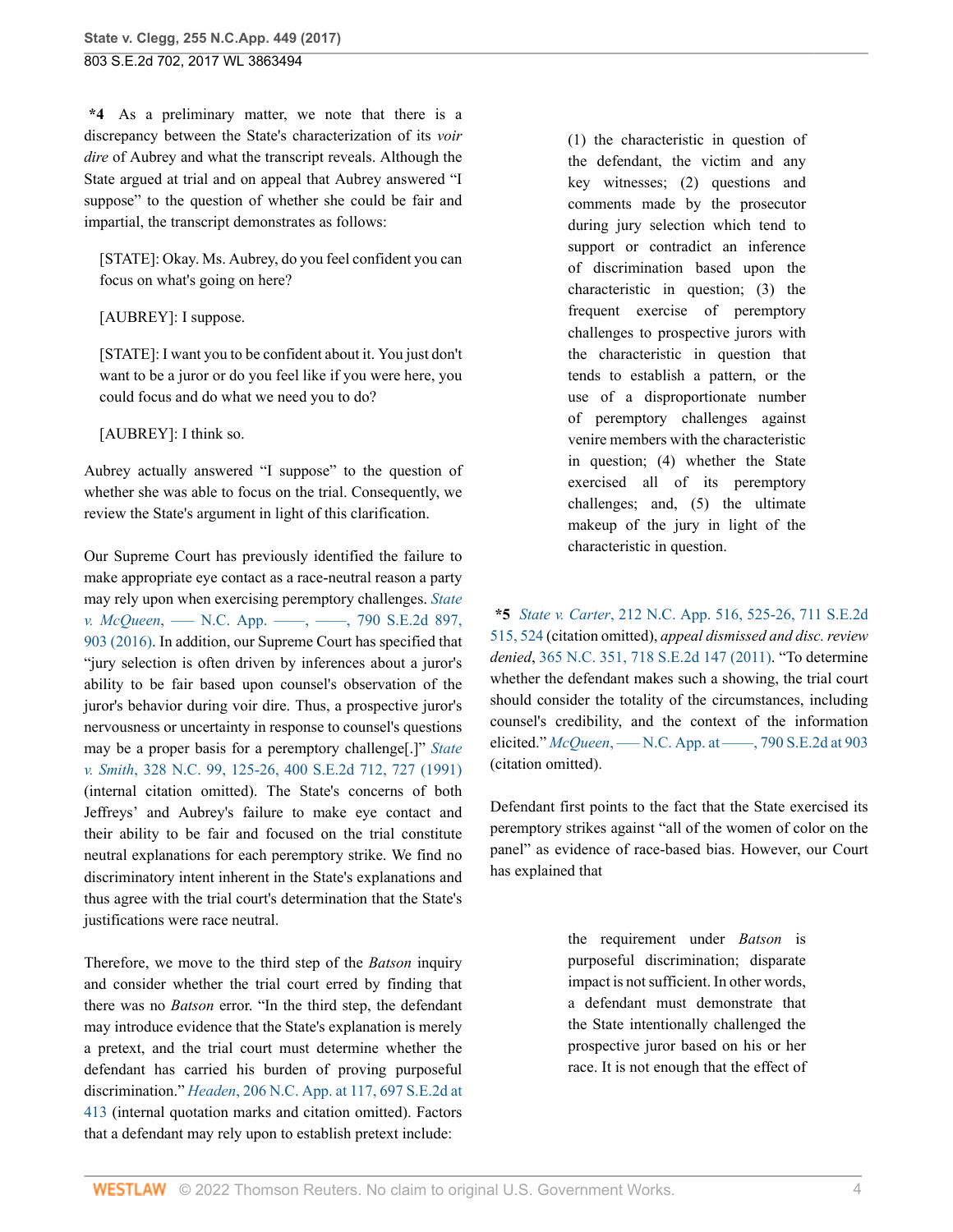803 S.E.2d 702, 2017 WL 3863494

the challenge was to eliminate all or some African-American jurors.

## *Carter*[, 212 N.C. App. at 527, 711 S.E.2d at 524](http://www.westlaw.com/Link/Document/FullText?findType=Y&serNum=2025526124&pubNum=0000711&originatingDoc=I760205a0925c11e79e029b6011d84ab0&refType=RP&fi=co_pp_sp_711_524&originationContext=document&vr=3.0&rs=cblt1.0&transitionType=DocumentItem&contextData=(sc.FindAndPrintPortal)#co_pp_sp_711_524) (citation omitted).

Next, defendant argues that the State's strike of Aubrey was racially motivated because the State's race-neutral justification applied equally to a white juror who was not stricken. Defendant contends that although the State claimed to be dissatisfied with Aubrey's response to a question about her ability to pay attention, that juror 11, David Williams, gave a "clear statement that he would be distracted" and the State only replied "okay" and then turned its attention to Aubrey. Defendant relies on the United States Supreme Court's holding in *Miller-El v. Dretke*[, 545 U.S. 231, 241,](http://www.westlaw.com/Link/Document/FullText?findType=Y&serNum=2006791870&pubNum=0000780&originatingDoc=I760205a0925c11e79e029b6011d84ab0&refType=RP&fi=co_pp_sp_780_241&originationContext=document&vr=3.0&rs=cblt1.0&transitionType=DocumentItem&contextData=(sc.FindAndPrintPortal)#co_pp_sp_780_241) [162 L.Ed. 2d 196, 214 \(2005\)](http://www.westlaw.com/Link/Document/FullText?findType=Y&serNum=2006791870&pubNum=0000780&originatingDoc=I760205a0925c11e79e029b6011d84ab0&refType=RP&fi=co_pp_sp_780_241&originationContext=document&vr=3.0&rs=cblt1.0&transitionType=DocumentItem&contextData=(sc.FindAndPrintPortal)#co_pp_sp_780_241) ("If a prosecutor's proffered reason for striking a black panelist applies just as well to an otherwise-similar nonblack who is permitted to serve, that is evidence tending to prove purposeful discrimination to be considered at *Batson's* third step."), for his assertion.

Our review of the record demonstrates that the State asked David Williams if there was "[a]nything going on in your life that would make it difficult or impossible to serve?" David Williams replied by explaining that although he was an irrigation contractor and "this is our season, and I'm one of the service techs. But I can juggle things around." Later on, when asked by the State about the ability to focus on the case, David Williams replied "I have 11 employees out in the field, so—." The State then proceeded to question Aubrey about her ability to focus. The distinguishing factor between Aubrey and David Williams appears to be the State's additional stated bases for striking Aubrey. The State's race-neutral basis for striking Aubrey was not solely due to her lack of confidence in her ability to focus, but also based on her body language and failure to make eye contact.

Furthermore, defendant argues that the State's strike of Jeffreys was revealed to be pretextual because it bore no rational relation to her qualification as a fair and impartial juror. The State explained that because Jeffreys had worked at Dorothea Dix, a psychiatric hospital, as a nurse's aide, it had concerns regarding her ability to be fair and impartial in regards to the "underlying issues" in the case. The transcript shows that while handling pre-trial matters, the trial court noted that there was a competency evaluation of defendant ordered and defense counsel stated that she had also

requested an in-custody evaluation of defendant. Considering the totality of the circumstances, the State's basis for striking Jeffreys due to her work history is rationally related to defendant's potential competency issues. Moreover, we note once again that the State explained that it also exercised its peremptory strike on Jeffreys based on her body language and failure to make eye contact. As such, defendant has failed to carry his burden of proving purposeful discrimination.

**\*6** Based on the foregoing, we hold that defendant has failed to establish the trial court was clearly erroneous in its ruling. Therefore, defendant's *Batson* challenge was properly denied.

### B. Victim-Impact Testimony

In his final argument on appeal, defendant asserts that the trial court committed plain error by allowing the State to introduce irrelevant, cumulative, and prejudicial victimimpact testimony from Patrice Williams, in violation of [Rules](http://www.westlaw.com/Link/Document/FullText?findType=L&pubNum=1000710&cite=NCSTEVS8C-1R401&originatingDoc=I760205a0925c11e79e029b6011d84ab0&refType=LQ&originationContext=document&vr=3.0&rs=cblt1.0&transitionType=DocumentItem&contextData=(sc.FindAndPrintPortal)) [401](http://www.westlaw.com/Link/Document/FullText?findType=L&pubNum=1000710&cite=NCSTEVS8C-1R401&originatingDoc=I760205a0925c11e79e029b6011d84ab0&refType=LQ&originationContext=document&vr=3.0&rs=cblt1.0&transitionType=DocumentItem&contextData=(sc.FindAndPrintPortal)), [402](http://www.westlaw.com/Link/Document/FullText?findType=L&pubNum=1000710&cite=NCSTEVS8C-1R402&originatingDoc=I760205a0925c11e79e029b6011d84ab0&refType=LQ&originationContext=document&vr=3.0&rs=cblt1.0&transitionType=DocumentItem&contextData=(sc.FindAndPrintPortal)), and [403 of the North Carolina Rules of Evidence.](http://www.westlaw.com/Link/Document/FullText?findType=L&pubNum=1000710&cite=NCSTEVS8C-1R403&originatingDoc=I760205a0925c11e79e029b6011d84ab0&refType=LQ&originationContext=document&vr=3.0&rs=cblt1.0&transitionType=DocumentItem&contextData=(sc.FindAndPrintPortal)) Specifically, defendant argues that Williams was erroneously allowed to testify repeatedly about her children and husband who were not relevant to the robbery, to emphasize her piety, to testify at length and repeatedly about the "after-effects the crime had on her," to volunteer that she was taking anti-depressant medications as a result of this crime, and to portray herself as "forever changed and traumatized by this crime." Defendant asserts that admission of this testimony had an impact on the guilt determination because Williams' testimony was the only evidence the State produced to suggest that defendant possessed and threatened to use a firearm, an element of robbery with a dangerous weapon. We are not convinced by defendant's arguments.

Because defendant failed to object to this testimony at trial, we review for plain error. [N.C. R. App. P. 10\(a\)\(4\)](http://www.westlaw.com/Link/Document/FullText?findType=L&pubNum=1006366&cite=NCRRAPAPPR10&originatingDoc=I760205a0925c11e79e029b6011d84ab0&refType=LQ&originationContext=document&vr=3.0&rs=cblt1.0&transitionType=DocumentItem&contextData=(sc.FindAndPrintPortal)) (2017).

> For error to constitute plain error, a defendant must demonstrate that a fundamental error occurred at trial. To show that an error was fundamental, a defendant must establish prejudice that, after examination of the entire record, the error had a probable impact on the jury's finding that the defendant was guilty. Moreover, because plain error is to be applied cautiously and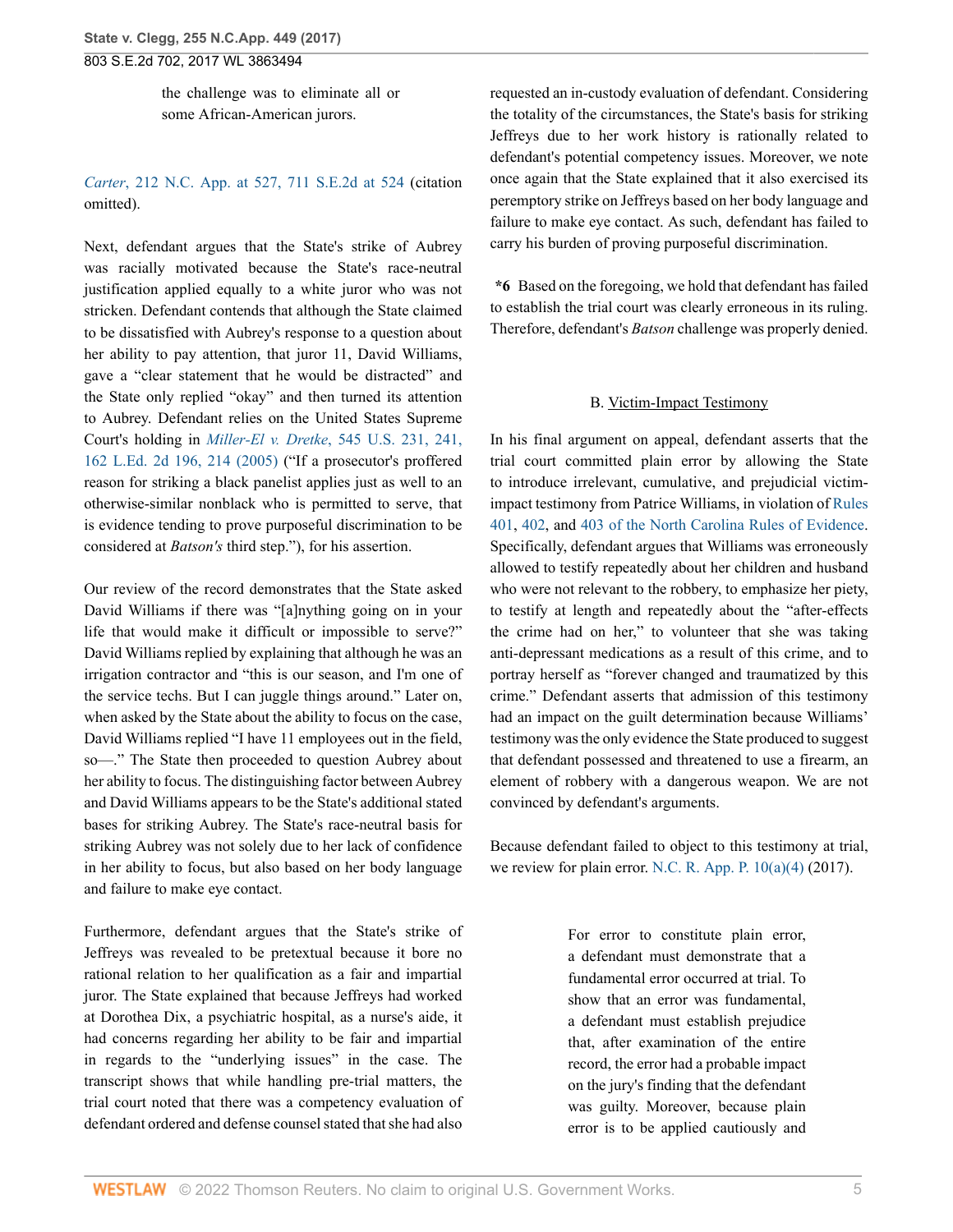only in the exceptional case, the error will often be one that seriously affects the fairness, integrity or public reputation of judicial proceedings.

*State v. Lawrence*[, 365 N.C. 506, 518, 723 S.E.2d 326, 334](http://www.westlaw.com/Link/Document/FullText?findType=Y&serNum=2027498625&pubNum=0000711&originatingDoc=I760205a0925c11e79e029b6011d84ab0&refType=RP&fi=co_pp_sp_711_334&originationContext=document&vr=3.0&rs=cblt1.0&transitionType=DocumentItem&contextData=(sc.FindAndPrintPortal)#co_pp_sp_711_334) [\(2012\)](http://www.westlaw.com/Link/Document/FullText?findType=Y&serNum=2027498625&pubNum=0000711&originatingDoc=I760205a0925c11e79e029b6011d84ab0&refType=RP&fi=co_pp_sp_711_334&originationContext=document&vr=3.0&rs=cblt1.0&transitionType=DocumentItem&contextData=(sc.FindAndPrintPortal)#co_pp_sp_711_334) (internal quotation marks and citations omitted).

" 'Relevant evidence' means evidence having any tendency to make the existence of any fact that is of consequence to the determination of the action more probable or less probable than it would be without the evidence." [N.C. Gen.](http://www.westlaw.com/Link/Document/FullText?findType=L&pubNum=1000710&cite=NCSTEVS8C-1R401&originatingDoc=I760205a0925c11e79e029b6011d84ab0&refType=LQ&originationContext=document&vr=3.0&rs=cblt1.0&transitionType=DocumentItem&contextData=(sc.FindAndPrintPortal)) [Stat. § 8C-1, Rule 401 \(2015\)](http://www.westlaw.com/Link/Document/FullText?findType=L&pubNum=1000710&cite=NCSTEVS8C-1R401&originatingDoc=I760205a0925c11e79e029b6011d84ab0&refType=LQ&originationContext=document&vr=3.0&rs=cblt1.0&transitionType=DocumentItem&contextData=(sc.FindAndPrintPortal)). "Evidence which is not relevant is not admissible." [N.C. Gen. Stat. § 8C-1, Rule 402](http://www.westlaw.com/Link/Document/FullText?findType=L&pubNum=1000710&cite=NCSTEVS8C-1R402&originatingDoc=I760205a0925c11e79e029b6011d84ab0&refType=LQ&originationContext=document&vr=3.0&rs=cblt1.0&transitionType=DocumentItem&contextData=(sc.FindAndPrintPortal)). "Although relevant, evidence may be excluded if its probative value is substantially outweighed by the danger of unfair prejudice, confusion of the issues, or misleading the jury, or by considerations of undue delay, waste of time, or needless presentation of cumulative evidence." [N.C. Gen. Stat. § 8C-1,](http://www.westlaw.com/Link/Document/FullText?findType=L&pubNum=1000710&cite=NCSTEVS8C-1R403&originatingDoc=I760205a0925c11e79e029b6011d84ab0&refType=LQ&originationContext=document&vr=3.0&rs=cblt1.0&transitionType=DocumentItem&contextData=(sc.FindAndPrintPortal)) [Rule 403](http://www.westlaw.com/Link/Document/FullText?findType=L&pubNum=1000710&cite=NCSTEVS8C-1R403&originatingDoc=I760205a0925c11e79e029b6011d84ab0&refType=LQ&originationContext=document&vr=3.0&rs=cblt1.0&transitionType=DocumentItem&contextData=(sc.FindAndPrintPortal)).

[N.C. Gen. Stat. § 15A-833](http://www.westlaw.com/Link/Document/FullText?findType=L&pubNum=1000037&cite=NCSTS15A-833&originatingDoc=I760205a0925c11e79e029b6011d84ab0&refType=LQ&originationContext=document&vr=3.0&rs=cblt1.0&transitionType=DocumentItem&contextData=(sc.FindAndPrintPortal)) provides that

(a) A victim has the right to offer admissible evidence of the impact of the crime, which shall be considered by the court or jury in sentencing the defendant. The evidence may include the following: (1) A description of the nature and extent of any physical, psychological, or emotional injury suffered by the victim as a result of the offense committed by the defendant.

### [N.C. Gen. Stat. § 15A-833\(a\)\(1\) \(2015\).](http://www.westlaw.com/Link/Document/FullText?findType=L&pubNum=1000037&cite=NCSTS15A-833&originatingDoc=I760205a0925c11e79e029b6011d84ab0&refType=SP&originationContext=document&vr=3.0&rs=cblt1.0&transitionType=DocumentItem&contextData=(sc.FindAndPrintPortal)#co_pp_7b9b000044381)

Victim impact evidence is generally relevant and admissible in sentencing, though its admissibility in sentencing is limited by the requirement that the evidence not be so prejudicial it renders the proceeding fundamentally unfair. However, the effect of a crime on [the victim] often has no tendency to prove whether a particular defendant committed a particular criminal act against a particular victim; therefore victim impact evidence is usually irrelevant during the guiltinnocence phase of a trial and must be excluded.

**\*7** *State v. Graham*[, 186 N.C. App. 182, 190, 650 S.E.2d](http://www.westlaw.com/Link/Document/FullText?findType=Y&serNum=2013351236&pubNum=0000711&originatingDoc=I760205a0925c11e79e029b6011d84ab0&refType=RP&fi=co_pp_sp_711_645&originationContext=document&vr=3.0&rs=cblt1.0&transitionType=DocumentItem&contextData=(sc.FindAndPrintPortal)#co_pp_sp_711_645) [639, 645 \(2007\)](http://www.westlaw.com/Link/Document/FullText?findType=Y&serNum=2013351236&pubNum=0000711&originatingDoc=I760205a0925c11e79e029b6011d84ab0&refType=RP&fi=co_pp_sp_711_645&originationContext=document&vr=3.0&rs=cblt1.0&transitionType=DocumentItem&contextData=(sc.FindAndPrintPortal)#co_pp_sp_711_645) (internal citation and quotation marks omitted), *disc. review denied and appeal dismissed*, [362 N.C.](http://www.westlaw.com/Link/Document/FullText?findType=Y&serNum=2016971525&pubNum=0000711&originatingDoc=I760205a0925c11e79e029b6011d84ab0&refType=RP&originationContext=document&vr=3.0&rs=cblt1.0&transitionType=DocumentItem&contextData=(sc.FindAndPrintPortal)) [477, 666 S.E.2d 765 \(2008\).](http://www.westlaw.com/Link/Document/FullText?findType=Y&serNum=2016971525&pubNum=0000711&originatingDoc=I760205a0925c11e79e029b6011d84ab0&refType=RP&originationContext=document&vr=3.0&rs=cblt1.0&transitionType=DocumentItem&contextData=(sc.FindAndPrintPortal))

Here, during the guilt-innocence phase of the trial, Williams testified that all she could imagine was "saying 'I do' to my husband.... All I saw was my whole 34 years of my life flash before my eyes, and thinking I can't see my kids grow up if he shoots" in response to a question about where defendant was pointing the gun. Williams also mentioned thanking God on numerous occasions. Williams further testified about the physical effects the crime had taken on her and how she was taking anti-depressant medications as a result of the crime.

Assuming *arguendo* that the challenged testimony should not have been admissible, we are not convinced that admission amounted to plain error. It is well established that use during a robbery of what "appear[s] *to the victim* to be a firearm or other dangerous weapon ... [creates] a mandatory presumption that the weapon was as it appeared to the victim to be." *State v. Allen*[, 317 N.C. 119, 124, 343 S.E.2d 893,](http://www.westlaw.com/Link/Document/FullText?findType=Y&serNum=1986128801&pubNum=0000711&originatingDoc=I760205a0925c11e79e029b6011d84ab0&refType=RP&fi=co_pp_sp_711_897&originationContext=document&vr=3.0&rs=cblt1.0&transitionType=DocumentItem&contextData=(sc.FindAndPrintPortal)#co_pp_sp_711_897) [897 \(1986\)](http://www.westlaw.com/Link/Document/FullText?findType=Y&serNum=1986128801&pubNum=0000711&originatingDoc=I760205a0925c11e79e029b6011d84ab0&refType=RP&fi=co_pp_sp_711_897&originationContext=document&vr=3.0&rs=cblt1.0&transitionType=DocumentItem&contextData=(sc.FindAndPrintPortal)#co_pp_sp_711_897) (emphasis added). Here, Williams testified that defendant held a black revolver with an eight to ten inch barrel to various locations on her body, which felt like cold metal. She testified that she saw the bullets in the chamber and that it was not a "cute little toy gun[.]" Since there was evidence that the implement used by defendant was a firearm and no evidence presented to the contrary, a mandatory presumption that the weapon was as it appeared to the victim to be was established. Defendant has failed to establish that admission of Williams' victim-impact testimony would have caused the jury to reach a different verdict. Accordingly, we hold that the trial court did not commit plain error by admitting the challenged testimony.

#### NO ERROR.

Report per Rule 30(e).